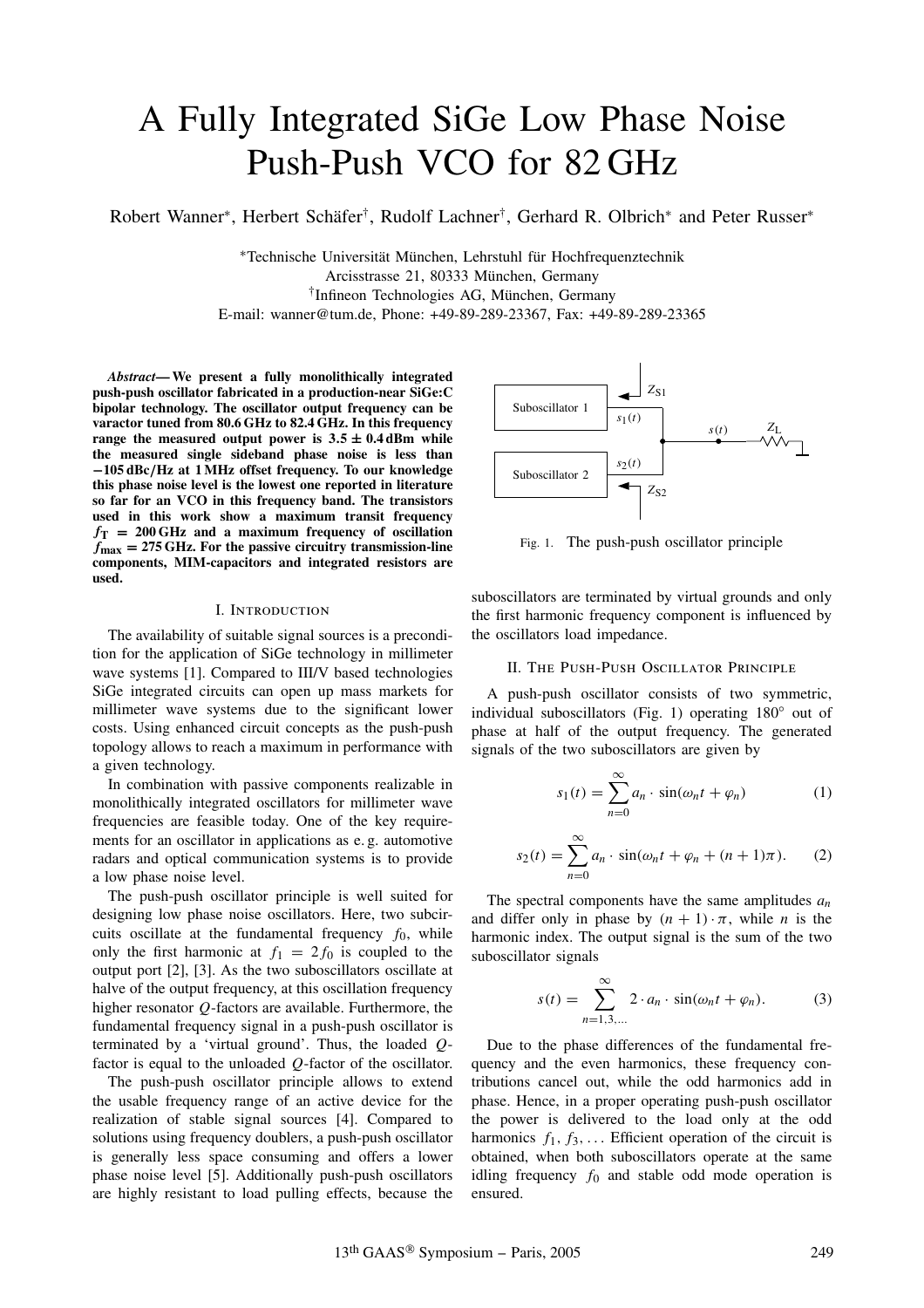For the analysis of a push-push oscillator we cut the circuit at its symmetry line and investigate the odd mode and the even mode operation individually. In the odd mode equivalent circuit the suboscillator is terminated by a virtual ground. Thus, the small signal oscillation condition for one suboscillator in odd mode operation is given by

$$
Z_{\rm S}=0.\tag{4}
$$

The fundamental frequency is not attenuated by the oscillators load impedance due to the virtual ground in the odd mode. Therefore in a push-push oscillator the loaded *Q*-factor is equal to the unloaded *Q*-factor.

In the even mode equivalent circuit the suboscillator is terminated by twice the load impedance  $2 \cdot Z_L$ . Unwanted even-mode oscillations must be suppressed to ensure the stable odd-mode operation. This is unconditionally fulfilled, if

$$
-2 \cdot \Re\{Z_L\} < \Re\{Z_S\}.\tag{5}
$$

The load resistance attenuates the even mode signals and prevents any even mode oscillation. For the startup of oscillation in the odd mode the real part of the suboscillator input impedance  $\Re\{Z_S\}$  needs to be less than zero. This can be summarized by the following start-up impedance condition for a push-push oscillator

$$
-2 \cdot \Re\{Z_L\} < \Re\{Z_S\} < 0. \tag{6}
$$

## III. CIRCUIT DESIGN

In the circuit design we first consider one single suboscillator concerning the start-up conditions in the small signal case. By connecting an inductive load to the base terminal, the active device gets instable. In order to fulfill the oscillation condition at the desired frequency  $f<sub>0</sub> = 41$  GHz a capacitive loading at the emitter terminal and either a capacitive loading or an inductive loading at the collector terminal needs to be connected.

The two suboscillators can generally be coupled either via the collector, the base or the emitter network to perform the 180◦ phase locking and to realize the superposition of the output signals with counterphase fundamental waves. A harmonic balance analysis of these three types of design shows best results for coupling via the emitter networks. This agrees with the designs in [6], [7] and [8] where we realized hybrid fabricated and fully integrated push-push oscillators. In [7] and [8] we have used spiral inductors. In contrast, for the oscillator presented here the inductors are replaced by microstrip lines to obtain higher *Q*-values.

The circuit diagram of the whole oscillator with its bias network is presented in Fig. 2. The collector terminal is grounded via a transmission line resonator. At the emitter terminals 190 µm long transmission lines are connected. For the RF signal the ends of these lines are combined with capacitors to the common output port. For the bias decoupling a  $210 \mu m$  long microstrip line with a characteristic impedance  $Z = 68 \Omega$  providing an increased inductance per length is used. At this transmission line



Fig. 2. Circuit diagram of the 82 GHz push-push VCO



Fig. 3. Chip photograph of the 82 GHz push-push VCO (700  $\mu$ m  $\times$  $700 \,\mathrm{\upmu m}$ 

a constant emitter bias current is impressed by a current mirror.

At the base terminals  $350 \mu m$  long microstrip lines serving as an inductors are connected. At the connecting point of the base networks a virtual ground for the fundamental frequency signal at  $f_0$  exists due to the odd mode operation. For the decoupling of the first harmonic signal at  $f_1$  from the bias network a transmission line and a large capacitor are used. The DC supply voltage at the base terminal is accomplished by a resistive divider. By varying the voltage  $V_B$  the collector to base voltage  $V_{CB}$ can be tuned.

In order to allow a tuning of the oscillation frequency two varactors are placed at the base networks of both suboscillators. For this purpose we employ the capacitance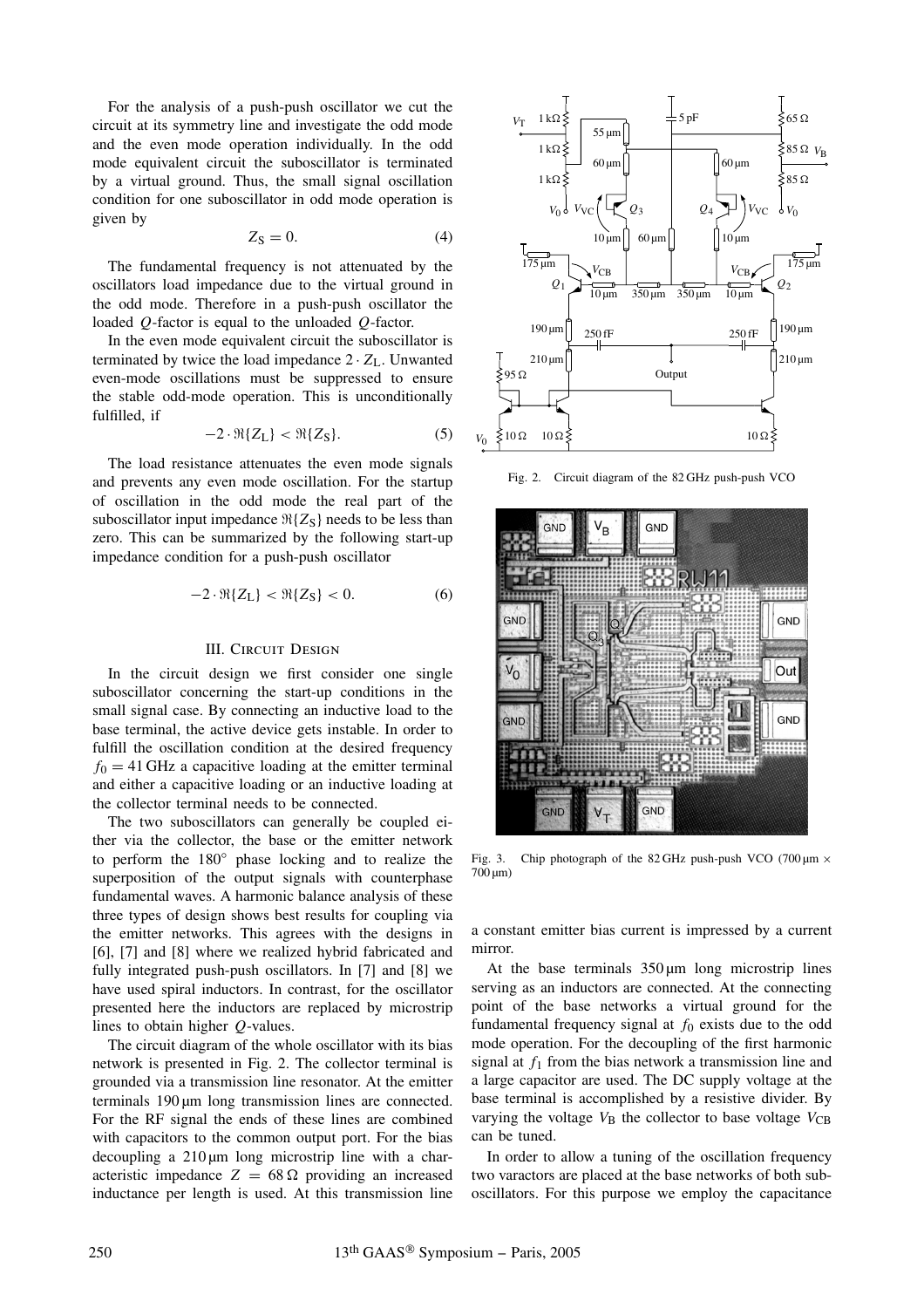

Fig. 4. Dependency of a) the output power  $P$ , b) the output frequency  $f_1$  and c) the single side band phase noise  $P_{SSB}$  at 1 MHz offset from the carrier on the varactor voltage  $V_{\text{VC}}$  ( $V_0 = -3.0 \text{ V}$ ,  $V_B = -4.0 \text{ V}$ )

of a collector-base junction as a varactor element. The  $60 \mu m$  long microstrip line at the base/emitter terminal of the varactor increases the tuning range of the VCO. The voltage  $V_{\text{VC}}$  denotes the voltage at the collector-base junction of the varactor. This voltage can be adjusted by the external tuning voltage  $V_T$ .

A nonlinear circuit simulation was performed using the Harmonic Balance tool in Agilents ADVANCED DESIGN System.

# IV. Experimental Results

The push-push oscillator has been fabricated in a production-near SiGe:C bipolar technology of Infineon TECHNOLOGIES [9]. The transistors make use of a doublepolysilicon self-aligned emitter-base configuration. The effective minimum emitter width is  $0.14 \mu m$ . The maximum transit frequency  $f<sub>T</sub>$  is 200 GHz and the maximum frequency of oscillation *f*max is 275 GHz. The transistors actually used in this work have two emitter fingers, each  $10 \mu m$  long. The process additionally offers a four-layer copper metallization with intermediate  $SiO<sub>2</sub>$  isolation, two types of polysilicon resistors, TaN resistors and MIMcapacitors. A chip photograph of the fabricated circuit is depicted in Fig. 3.

The output signal of the push-push oscillator is measured on chip by an HP 71000 spectrum analyzer using appropriate harmonic mixer. The measured power levels are corrected for the conversation loss of the mixers. A



Fig. 5. Measured spectrum at the first harmonic frequency of the oscillator signal for  $V_0 = -3.0 \text{ V}$ ,  $V_B = -4.0 \text{ V}$  and  $V_T = -3.75 \text{ V}$  $(V_{\text{VC}} = 1.80 \text{ V})$ 



Fig. 6. Measured spectrum at the fundamental frequency of the oscillator signal for  $V_0 = -3.0 \text{ V}$ ,  $V_B = -4.0 \text{ V}$  and  $V_T = -3.75 \text{ V}$  $(V_{\text{VC}} = 1.80 \text{ V})$ 

*W*-band power meter is used to verify the output power level. Losses of the RF-probe and the measurement cables are taken into account with 1 dB.

For the DC voltage supply the chip was mounted on a FR4 substrate. By a combination of electrolyte and ceramic capacitors the supply voltages are stabilized. The chip is connected to the substrate by wire bonding.

Fig. 4 demonstrates the performance of the oscillator as a function of the varactor voltage  $V_{\text{VC}}$  that is adjusted by the tuning voltage  $V_T$ . The bias voltage  $V_0$  was set to  $-3.0$  V and the base tuning voltage  $V_B$  to  $-4.0$  V. For this bias point the collector to base voltages of the transistors  $Q_1$  and  $Q_2$  are calculated to  $V_{CB} = 1.7$  V and the emitter currents in each of these devices are 18 mA.

For a varactor voltage  $V_{\text{VC}} = 2.05 \text{ V}$  the output power reaches its maximum of 3.9 dBm. The measured single side band phase noise level goes to its minimum of −108 dBc/Hz at an offset frequency of 1 MHz at a varactor voltage  $V_{\text{VC}} = 1.80 \text{ V}$ . The measured spectrum of the oscillator output signal for this varactor voltage is depicted in Fig. 5. In this case the power consumption of